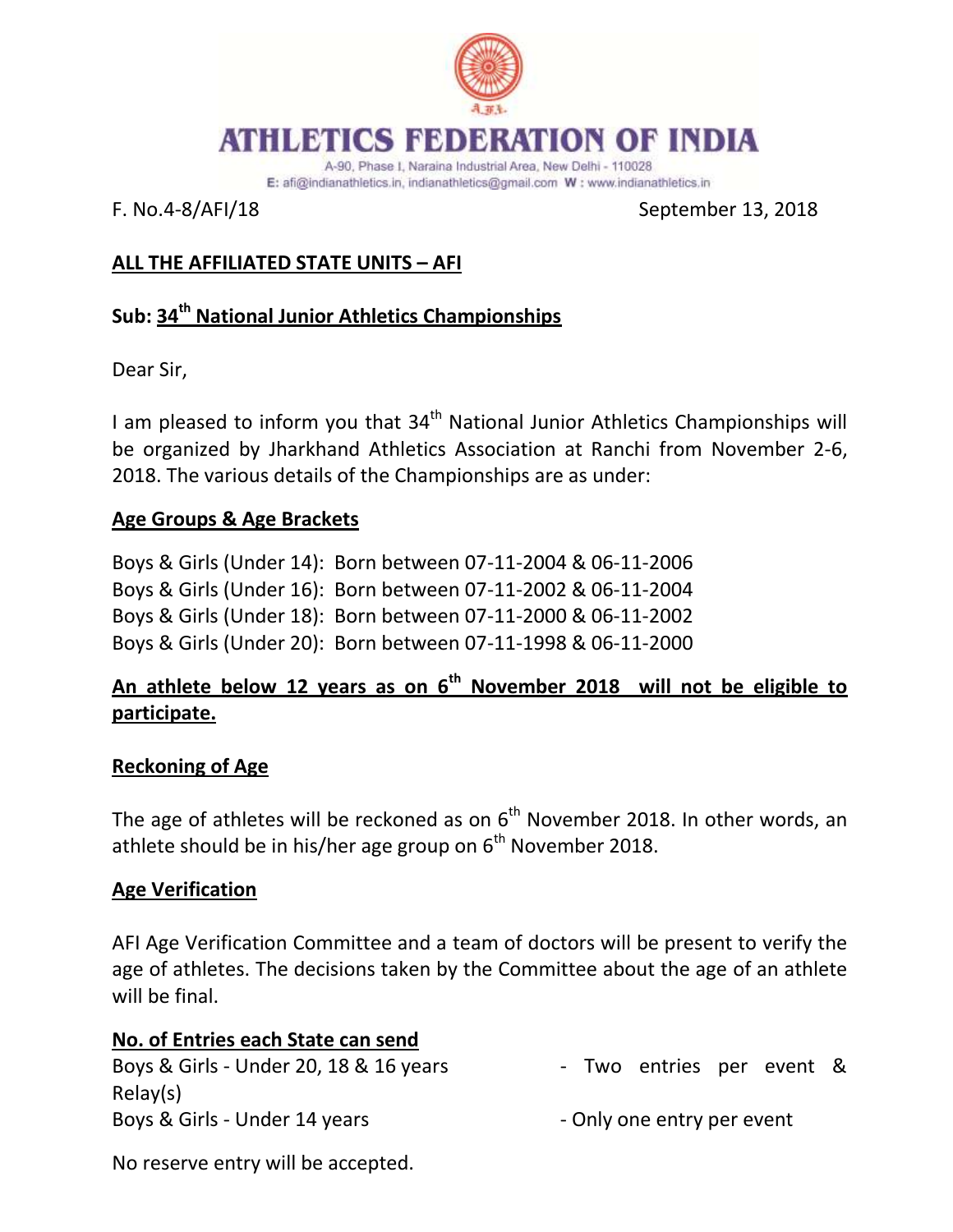#### **No. of Events, an athlete can participate**

#### **Boys & Girls Under 20 Yrs**

An athlete can participate in two individual events and one Relay.

## **Boys & Girls Under 18 Yrs.,16 Yrs.& 14 Yrs.**

- (a) An athlete can participate in two individual events & one Relay.
- (b) If the two individual events are track events, one of these individual events may be longer than 200m.
- (c) Athletes below 16 years cannot participate in the age groups of the Boys & Girls under 18 years and 20 years.
- (d) An athlete can participate in his/her own age group only.

#### **Events to be conducted**

The list of events to be conducted during 2018-19 has already been sent to all the affiliated units and also put on AFI Website. However, the list of events to be conducted in various age groups is enclosed for your convenience.

#### **Proof of Age**

The following documents will be accepted as proof of age:

(a) **Athletes below 14 years and 16 years.**

Certificate issued by "Birth & Death" Registration office of a Municipal Corporation / Nagar Palika / Mahapalika / District / Village Panchayat/10<sup>th</sup> Standard Certificate.

# (b) **Athletes above 16 years**

10<sup>th</sup> Standard certificate or equivalent issued by a recognized State/Central Education Board/Birth Certificate.

(c) Athletes, who have not gone to School at all should bring Birth Certificate from Municipality/Corporation etc. Athletes, who are drop outs, should bring birth certificate and also School Leaving Certificate, showing date of birth from the School he/she last attended.

It is mandatory to produce original proof of date of birth before the Age Verification Committee / Team of Doctors, without which athletes may not be allowed to participate. All athletes should, therefore, be advised to bring with them original certificate as proof of age. **Date of birth certificates in vernacular must be accompanied by an attested English/Hindi translation duly attested by a Gazetted Officer.**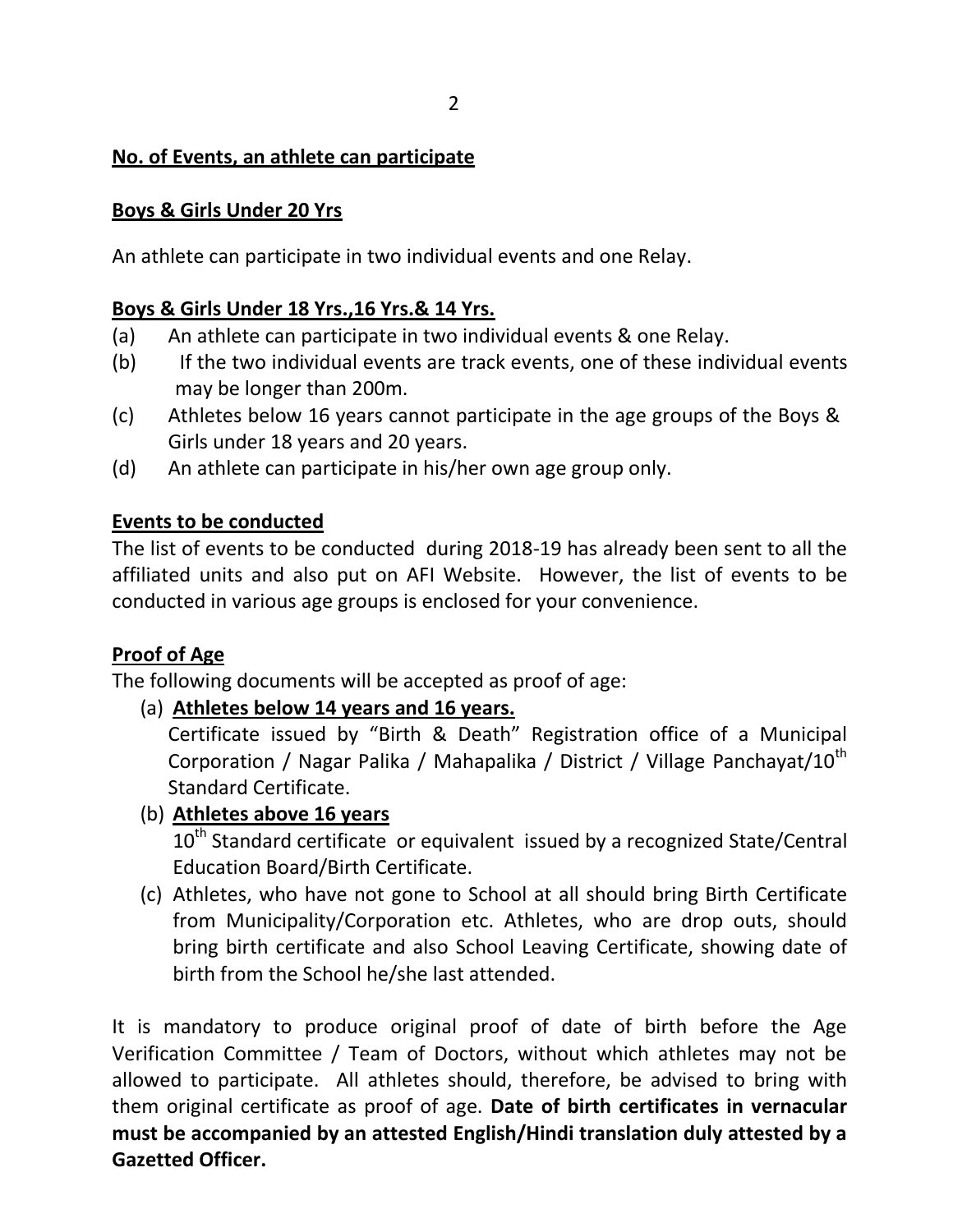#### **Registration of Athletes**

The registration forms will be issued at the venue and the same should be handed over to the concerned AFI Officials at Birsa Munda Athletics Stadium, Ranchi along with two coloured photographs, duly filled, for verification of age by the Age Verification Committee/ Doctors.

#### **Procedure for sending Entries**

The entries have to be submitted "ONLINE" on AFI Website by the respective State/UT Units latest by  $17<sup>th</sup>$  October 2018. Entries sent by the mode other than "ONLINE" will not be accepted. In other words, entry sent by Email or otherwise will not be accepted. The entry standard already circulated by the federation should be kept in mind while sending the entry. In no case, athletes having not achieved the entry standard should be entered. The entry standard is also available on our website [www.indianathletics.in](http://www.indianathletics.in/) However, the Entry Standard prescribed for the year 2018 in various age groups is attached for your convenience.

#### **Entry Fee**

The entry fee of Rs. 50/- per event, per athlete is to be paid "Online" alongwith the entry. There is no entry fee for Relay Events.

#### **Last Date of Entry**

The last date for receipt of entries "Online" is **17th October 2018**.

#### **March Past**

March Past is compulsory for all the participating teams. Managers / Coaches of the teams should, therefore, ensure that their athletes take part in March Past. Each Participating State is required to send two flags of the Association with the Manager/ Coach of the team. Any athlete, who does not take part in the March Past, will not be allowed to participate in the Championships.